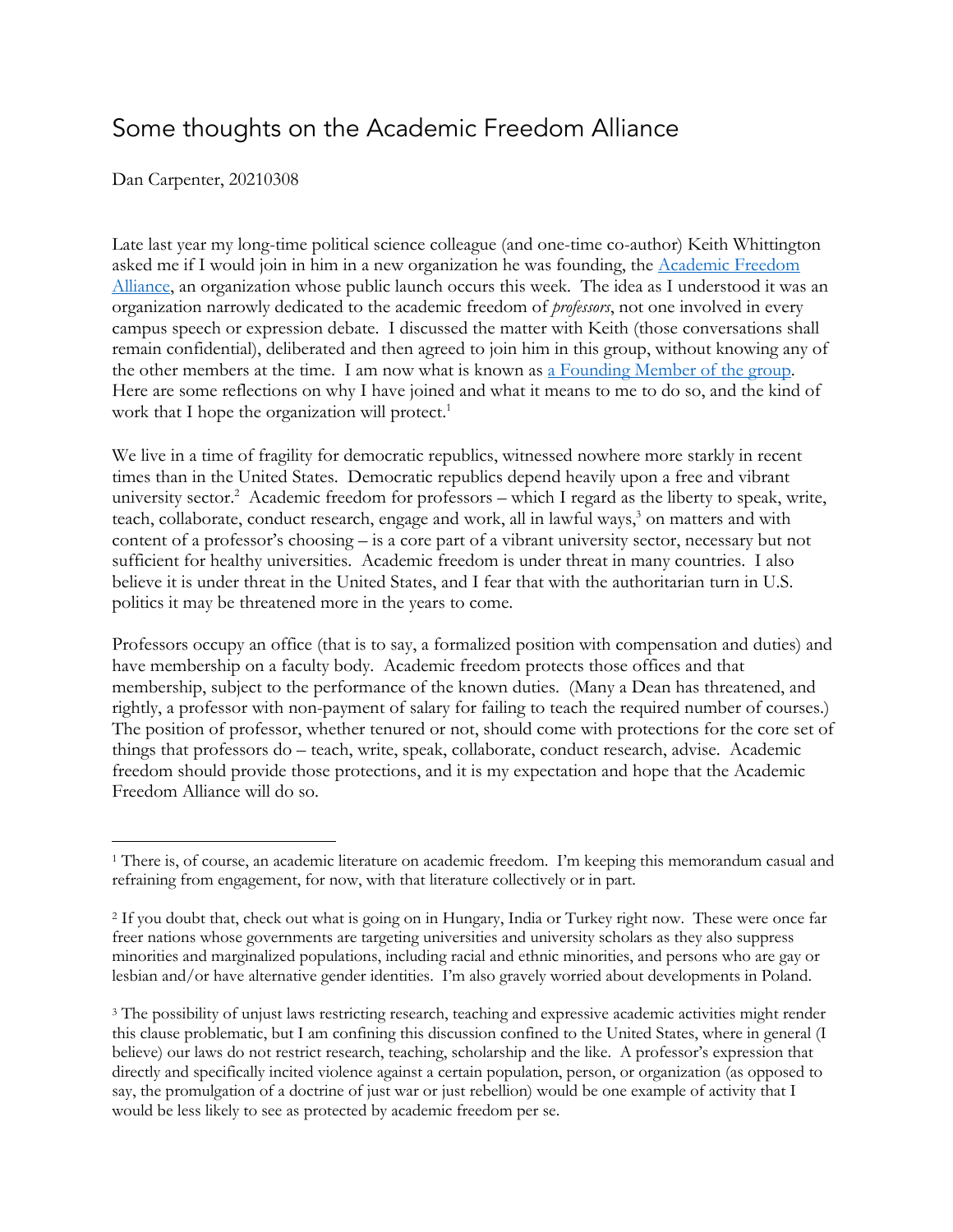I do want to specify, though, what I regard as the appropriate *champ de jeu* for endeavors like this. It will, surely, include the defense of people being punished for things they say in public fora or on a medium such as Twitter. Two widely discussed examples are the public statements of former University of Colorado Professor Ward Churchill after the terrorist attacks of September 11<sup>th</sup>, 2001 (referring to those who perished in the towers of the World Trade Center as "little Eichmanns"), and University of Pennsylvania Law School Professor Amy Wax, who reportedly said that the United States will be better off with an immigration policy that brings "more whites and fewer nonwhites." For what it is worth, I have never met either individual. Without rendering any judgment of equivalence, each remark was reprehensible, irresponsible and damaging. Professor Churchill's inhumane remark brutalized the victims of a mass murder (I knew at least one of them), and may have implicitly justified the killing of people he regarded as technocrats. Professor Wax's remarks and writings express a white supremacist ideology, give a sophistic legitimacy to racist fears of a "great replacement," and fly in the face of both scientific accuracy and values of diversity, antiracism and inclusion. Nonetheless, academic freedom as I understand it should protect professors from losing their positions, which includes their *place on a faculty*, for making statements like this, or for writing articles that endorse these views.

So the *champ de jeu* will include tweets, conference remarks, writings and things like that. For what it's worth, in the two examples I just listed, only Churchill actually lost his job. The ostensible reason was for research misconduct, though the timing of the charges and the Board of Regents' rejection of the University of Colorado committee's recommendations leaves me (and many, many others) appropriately suspect of the true motivations. (More on Wax's case in a moment; I think Penn Law and its Dean Theodore Ruger did the right thing by removing all students from any obligatory educational contact with her, and that Ruger's decision to do so is not a violation of Professor Wax's academic freedom.)

**Engaged Scholarship**. That said, academic freedom has to mean something more than the set of freedoms protected under the First Amendment to the U.S. Constitution. I dearly hope that in our larger discussions of academic freedom we do not become so captured by the moment that our dialogue is driven by Twitter incidents.

Academic freedom as I understand it also means to freedom to teach and design courses according to one's own judgment. It means the freedom to conduct research and teaching that engages with particular communities and seeks to aid them in appropriate and legal ways, much as the historian Garrett Felber (again, whom I do not know) appears to be seeking to do at the University of Mississippi, which recently terminated his employment. Without knowing all of the facts of that case, I am pleased and relieved to see the Foundation for Individual Rights in Education has issued a statement of protest about the matter and appears to be looking into legal action. (I just became aware of an open letter calling for his reinstatement, calling for an investigation into the case, and pledging not to speak at the University of Mississippi until justice is served in the matter. I have signed it.)

In my own teaching and scholarship, I do a lot of work with Indigenous nations and multi-tribal Indigenous communities. I also work with a range of other professors and organizations who work with those nations and communities. The work includes things such as conducting collaborative historical and archival research on their political histories, including petitions, their governance of landscapes and waterscapes, histories of litigation and regulation, etc. For one of my new courses, this includes assisting Indigenous peoples in their navigation of government regulations as they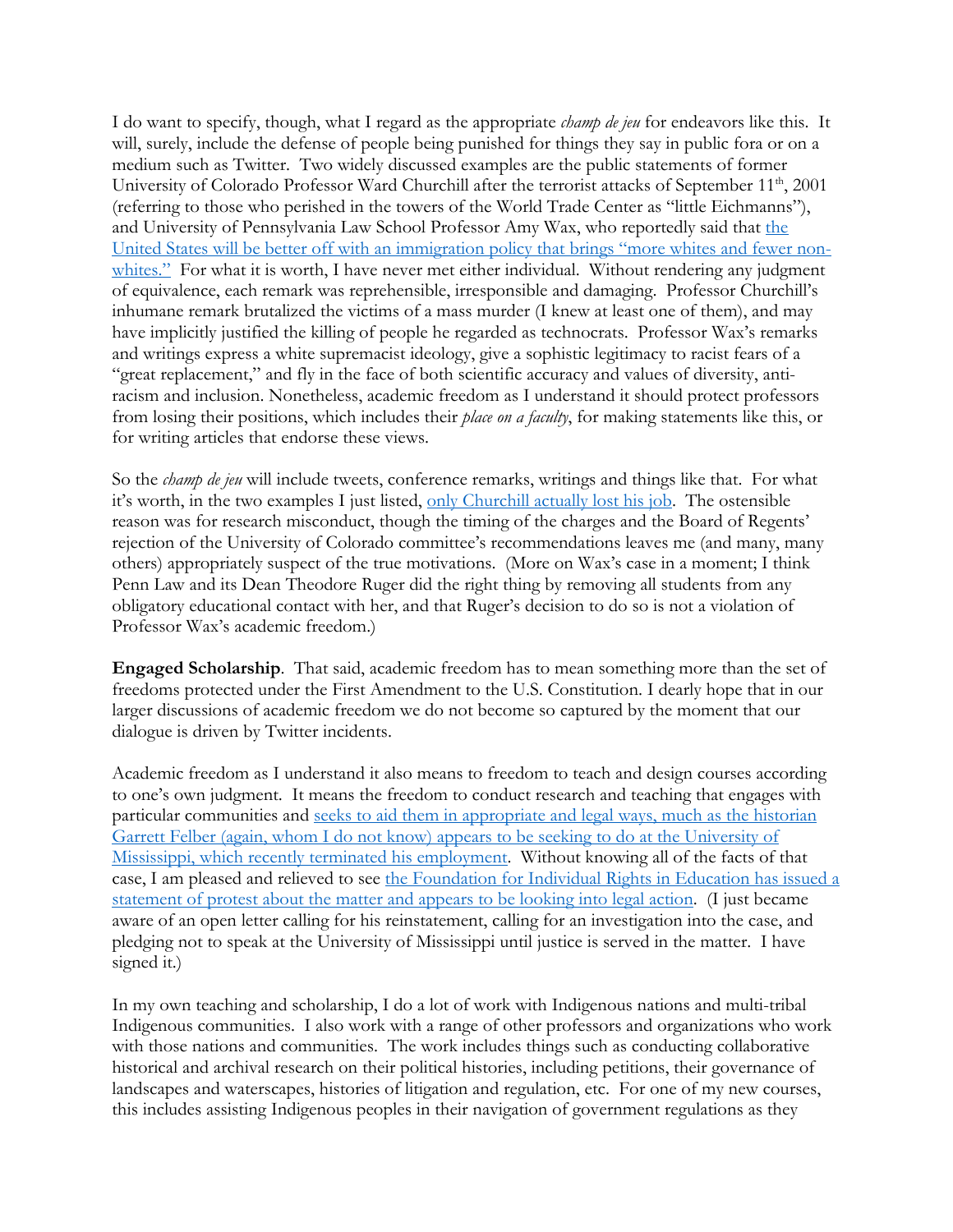attempt to live observe traditional cultural and nutritional practices. In part because I worry about a world where authoritarian state legislatures and will try to outlaw these kinds of professorial engagements, I expect and hope that those who defend academic freedom will defend these arrangements.

So suppose Professor Y at University X collaborates with a Native American government or with First Nations in Canada to help its citizens better understand a complex of national, provincial and local regulations so that they can practice what they call "food sovereignty." Suppose in so doing Professor Y's students learn about what that concept means (both generally and for a particular tribe), about what federalism means in the "real world," and that the class's Indigenous collaborators learn more about their rights under American or Canadian law. Newly empowered with this knowledge these Indigenous partners bring a suit, of their own accord, against a logging company that they believe is preventing them from practicing their traditional ways, and in so doing violating their legal and treaty-protected rights. But the wealthy founder of a logging company and a major donor to University X, dismayed that Professor Y's course has facilitated Indigenous knowledge of their rights, asks University X to stop funding Professor Y's course, to stop Professor Y from teaching it, or to refuse grants from foundations that might fund this work (see the Felber case). Or the wealthy founder asks the state legislature of a similarly-situated colleague at a state university to prohibit such pedagogy. I regard it as University X's responsibility, the responsibility of anyone who says they value academic freedom, and that of the Academic Freedom Alliance, to take a serious look into such a matter and to support (unless there are particular factual or legal reasons suggesting against it) Professor Y in the continuance of such teaching and research.

The response that Professor Y's course is not really an "academic endeavor" in that the Professor isn't writing or speaking something here is entirely unpersuasive. It risks the reduction of "academic freedom" to a purely First Amendment exercise – speech, writing. We have the First Amendment for those things, for one. For another, the penumbra of academic freedom really has to mean a set of commitments made by those who hire professors to do what professors do, and professors have for centuries done a lot more than tweet. Even the First Amendment does not generally prohibit a private company from terminating the contract of any employee or contractor for offensive speech, nor does it prohibit a media platform from terminating someone's account after having violated terms of service. Presumably academic freedom means much more than the ability of a professor to tweet, just as what professors do with engaged scholarship is probably of greater educational and scholarly value than anything conveyed in the content of their tweets.

To be sure, there are appropriate limits to any such collaboration. Where engaged scholarship addresses matters that pertain to a bill before a legislature, then standard lobbying regulations and restrictions upon non-profit activity apply. So too, I don't think it is necessarily protected by academic freedom to do just any work for political campaign or a partisan organization *in one's capacity as a professor*. Once I join a campaign or party I leave my university affiliation at the relevant organizational door. Similarly, I generally allow any student to take a moment to tell their fellow students about a cause in class (e.g., the Harvard Votes Challenge, Montana Women Vote), but I tell my students that I do not permit such an announcement if the group is explicitly affiliated with a political party.

**Academic Freedom and Professional Consequences**. Let me then advance a second point about the *champ de jeu*, specifically, on the set of punishments that might be at risk of curtailing academic freedom and that might be legally or socially contested by those defending academic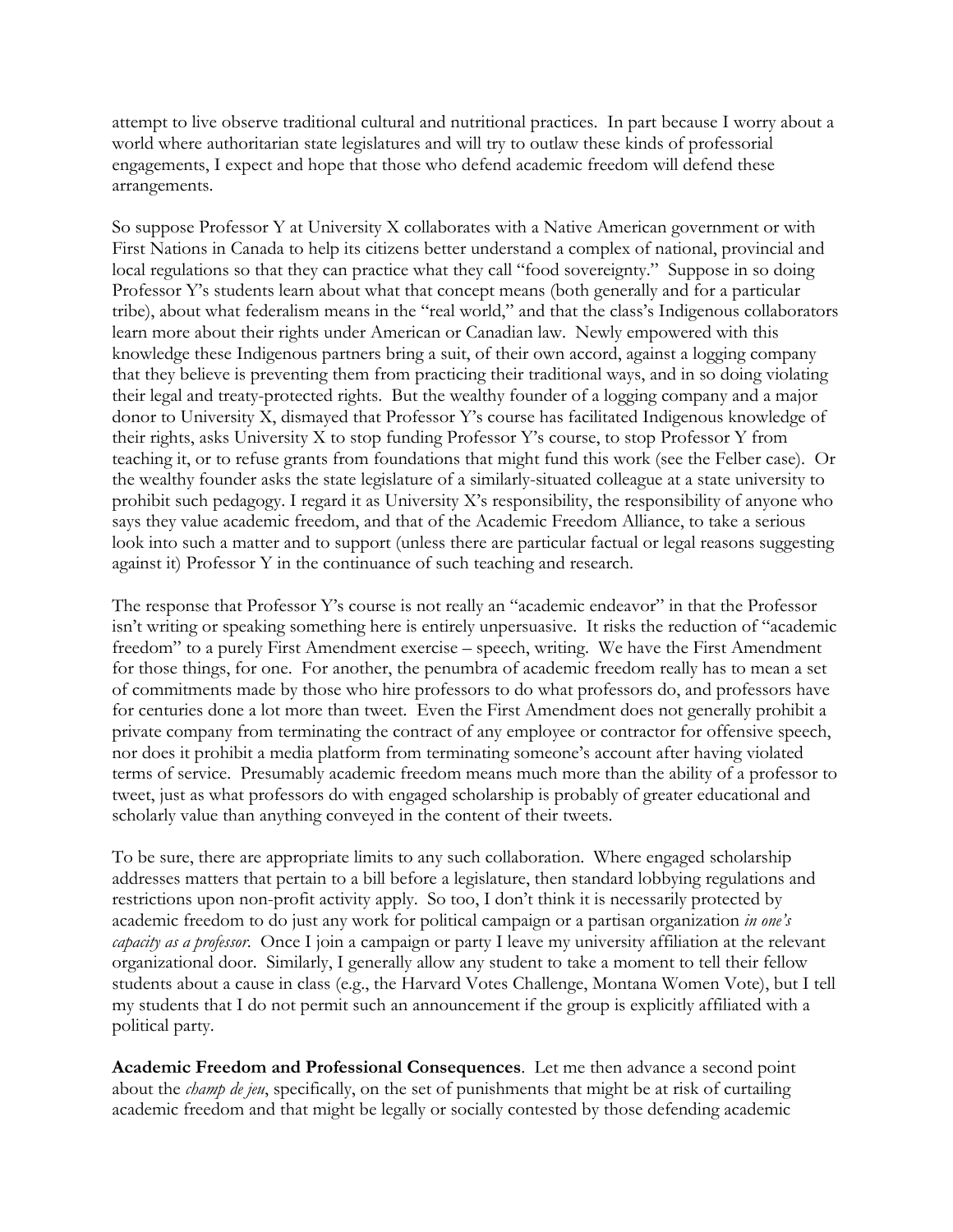freedom. I do think academic freedom protects people's offices, which includes not only their terms of employment but again their membership in a collective body that is holistically (and whose members are, individually) endowed with the rights concomitant with academic freedom. The cases of Ward Churchill and Garrett Felber (I am not equating them in any sense but to note that both had their employment terminated) are problematic because it seems plausible that their employment contracts and attendant benefits were terminated for reasons having far more to do with the content and controversy of their expressions than for reasons relating to their performance, and because they were removed from a *body of faculty* where those rights are embedded and productively enjoyed and used.

I think a different set of questions arises when the individual professor in question occupies, in addition to her or his professorship, another position of authority and/or power. One such position can be an office (a formalized position governed by known and published rules), while another such position can consist of rents in (at the extreme, an implicit monopoly over) an academic subfield or educational pathway.

*Academic Freedom and Auxiliary University Office*. Most professors occupy an official position defined by its duties (*officii*) and governed by known and published rules: we must teach some minimum number of courses or fulfill the fundaments of a service requirement. 4 These core university offices are positions that academic freedom protects most. But sometimes we hold more than one office, a phenomenon I will call "auxiliary office" here. One such example would be a professor who also holds a decanal position, where the individual's latter office has immense direct authority (hiring and firing), direct and indirect agenda control, and/or veto power over things such as budgets and positions. (Most professors will acknowledge the reality that little such direct authority or agenda power comes with the title of professor, nor as accessory to any membership in a faculty body.) If for example a dean with massive control over divisional or college budgets writes or expresses anti-Semitic or anti-Black racist views, then faculty, students and staff in the Departments of Jewish Studies and/or the Department of African and African-American Studies would fairly wonder whether their requests for positions and dollars are being treated with equanimity, much less rigor. Such perceptions of lack of equanimity, assuming they were plausibly founded, would *alone* make it difficult for the individual to serve effectively in the decanal office occupied. Net of some due process considerations (hearing what the individual actually said, seeing what the individual wrote, offering the person a chance to explain or respond or even apologize), academic freedom does not constrain a university as strongly here. Maybe another way of saying this is that the academic freedom of a professor does not translate straightforwardly, in my reading, into the "freedom" of the same person to be a provost or a dean, to be a department chair, to head a powerful committee, or to occupy any other auxiliary office.

*Rents, Monopolies, Pathways*. While an ethic of academic freedom should protect the professorial position, it cannot be interpreted to protect all of the implicit authorities and powers enjoyed by the individual occupying that position, especially where these implicit powers confer considerable and asymmetric advantages upon some persons as exercised over and above others (students, untenured faculty). Were a professor to write an article defending the intellectual position of Professor Wax, I

<sup>4</sup> I'm relying here upon a generalized Weberian notion of office (see his classic essay "Bureaucracy"), though I have some (scholarly) concerns with Weber's deployment of the concept and am pursuing separately, in my work on administrative government, a study seeking to enrich our understanding of the term and the phenomenon.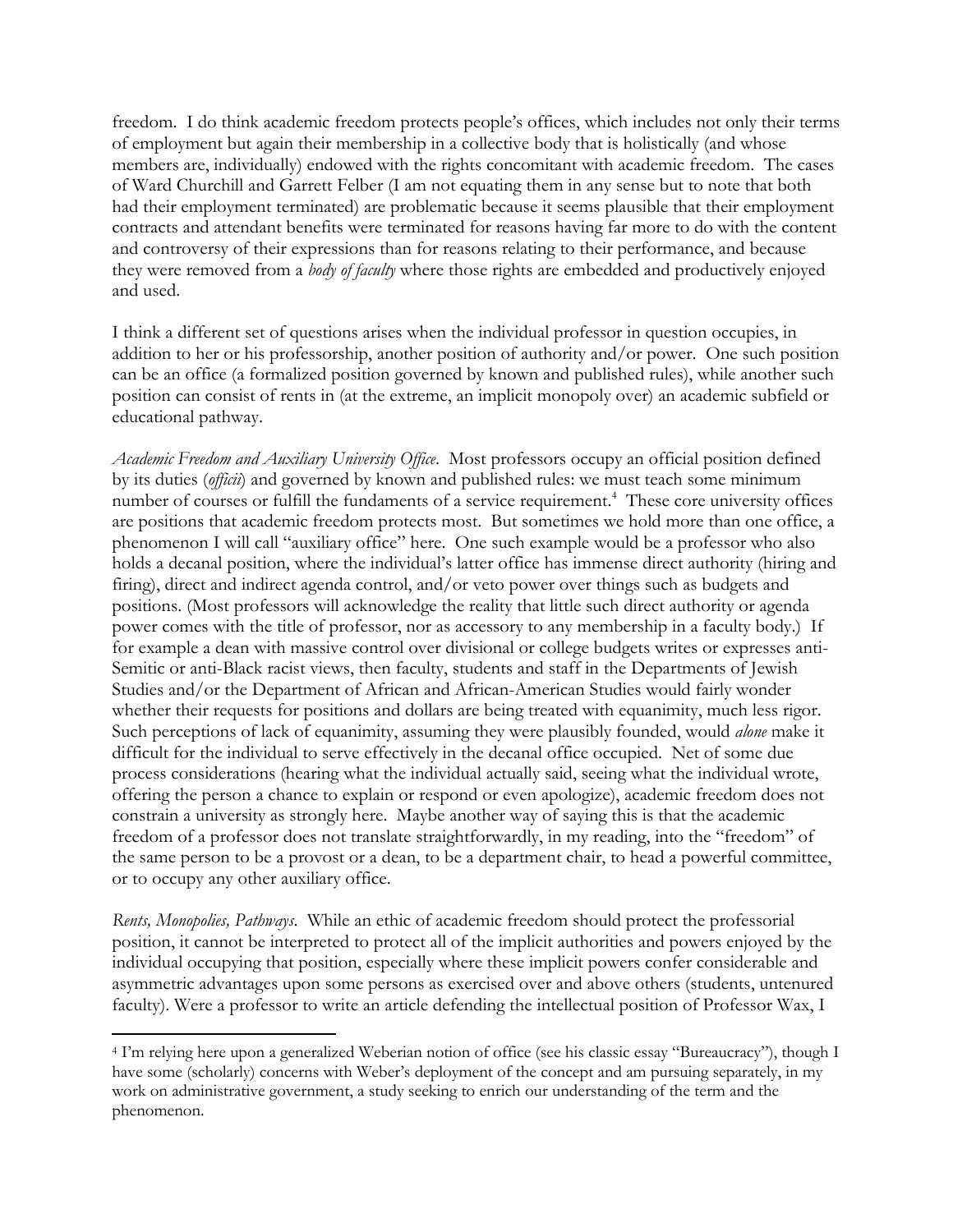think academic freedom has to mean that such professor does not lose their job nor their ability to offer a course that they have been offering. But what more does academic freedom mean?

Suppose that the position of power that a professor occupies is no longer described by an office but by a *rent* that they have. The power they have is not official but comes from their habitual, acknowledged position as a teacher of a course required for a degree, or as evaluator for a kind of research skill that is highly valued (a certificate of proficiency in Korean, say, or certification of ability in a certain kind of computer programming). Like the bauxite in a mountain owned by one person or firm, the source of this rent may rest appropriately and legally with the expertise that this person possesses *a priori* or has acquired through diligence and risk-taking. An expert on property law or torts surely is a person to place in the additional position of teaching a required 1L course on these matters at a school of law. An accomplished microeconomic theorist is an appropriate person to place in charge of a required price theory course in a graduate or undergraduate economics sequence. For those who teach these courses, academic freedom protects their faculty position and its concomitant benefits. The question is whether academic freedom protects the rents they enjoy from this additional positioning within an academic or disciplinary sequence. My initial disposition on this question is that academic freedom does not protect such rents, or that it protects them far less than it protects professorial office.

Put simply, academic freedom protects professorial office, the rights of a faculty position (professor of x, lecturer in y) and membership on the associated faculty body. I don't believe it protects professorial rents. (However, other institutions, whether laws like a patent statute or norms or policies against plagiarism might, separately, protect rents or the benefits derived from them).

The case of Professor Wax at Penn is instructive here. I am not going to weigh in on the full set of things that Professor Wax has said, nor on the full set of things that the University of Pennsylvania has done in her case. After Professor Wax reportedly said that the United States will be better off with an immigration policy that brings "more whites and fewer non-whites," the Dean of her school, Professor Theodore Ruger, acknowledged Professor Wax's academic freedom to serve as a professor at the School of Law (the faculty of which she is a member) but removed her from teaching a required first-year course. The concern, as I read it (I have not discussed the matter with Professor Ruger) was that students who could rightly feel that she devalues their ability or endeavor based upon their race would nonetheless find themselves in a position where they would be compelled to take a course from her. This power was not formally coupled to her professorial office but came from her position as someone with expertise in the area and/or experience teaching.

Put differently, what I understand of Dean Theodore Ruger's decision at Penn is that he removed the monopoly rights that Professor Wax had on a course, such that at least some students had to take the course to get a law degree from the school. The course in question remained mandatory. The change was such that the student who had to take the course no longer had to take it with Professor Wax. In my reading, Dean Ruger's move is *not* a violation of Professor Wax's academic freedom. (A more complicated discussion might address the issue of whether Professor Wax could teach a course with the same or similar title that students were permitted to take if they so chose.) Particularly when the social, economic and organizational dynamics that follow from expertise rents convey power upon a professor, that power is not protected by academic freedom in the same way that their core professorial office is.